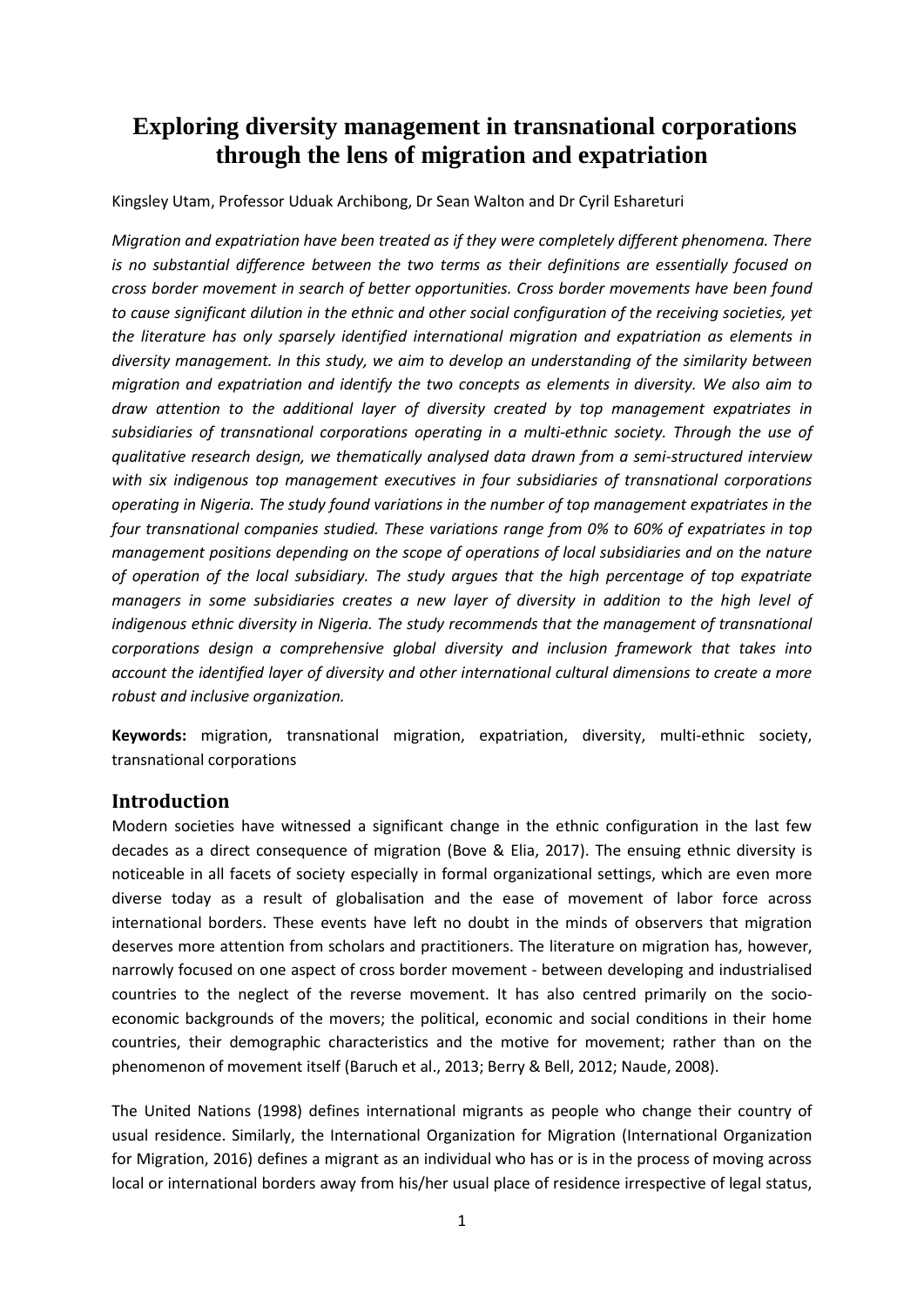nature of movement (voluntary or involuntary), causes for movement or duration of stay. International migration is the physical movement from one geographical location to another across national boundaries (Andresen et al., 2014). Contemporary events in migration studies indicate that the field is continuously evolving in such a way that the traditional terminologies and typologies of the migrant, destinations or outcomes are no longer possible due to the constant change in form, direction, shape, and content of migration (O'Reilly, 2013). Migration in the modern world is characterised by "geographical fluidity" and constant movements as opposed to population shifts and one-off events (O'Reilly, 2013). De Haas (2005) explained that the use of contrasting terminologies such as "origin" or "destination" and categories such as "permanent," "temporary," and "return" migration to describe elements of migration represents the assimilationist and modernist political construct of the nation-state and citizenship. This model of migration has been challenged as the lives of immigrants in the modern world are now characterised by circulation and simultaneous attachment to multiple countries or societies (De Haas, 2010). These events have fostered a shift in the traditional migration theory into what is today known as transnational migration theory.

Theoretically, the perspective of migration has evolved over the years. Earlier debates on migration concentrated on "how to make Americans out of newcomers"(Levitt & Jaworsky, 2007). This perspective, together with other assimilationist theories suggest that migrants tend to achieve socioeconomic equality with the native-born over time and that both migrants and natives experience transformation along the way as ethnicity and religion come into play (Kivisto, 2015; Levitt & Jaworsky, 2007). The transnational migration theory suggests that while migrants are integrated into the receiving societies, they simultaneously maintain firm commitments with their countries of origin (De Haas, 2010; Tsuda, 2012). Contrary to the standpoint that views migration as a permanent movement, the majority of migration is temporary as there are always interactions between migrants and their networks in the countries of origin, and the fact that many migrants eventually return to their home countries (Dustmann & Weiss, 2007). Consequently, the assumption that migrants gradually relinquish their ties with home countries as they integrate into the receiving country leading to a drain in the available human capital of the home country has been disproved (De Haas, 2010).

The transnational migration process involves migrants maintaining ties with their societies of origin simultaneously as they are integrated into the receiving country. This is achieved through remittance of money and ideas, holiday visits, telephone and internet communication, and pendular migration patterns (De Haas, 2010). Migrants now work, pray, and maintain political interest in multiple contexts; to the extent that some plant their roots in the host country, keep firm ties with their homeland as well as become members of religious and political movements across the globe (Levitt, 2004). They are able to maintain networks that impact on their social relationships, patterns of economic exchanges, political mobilization, cultural identities, modes of information transfer, and the manner of professional associations (Vertovec, 2002). Not only are migrants changed in the transnational migration process, those that remain behind also change as they get exposed to migrants' social networks; and benefit from remittances and exchange of ideas, practices and identities that migrants share with them (Levitt, 2004). Hence, even those who have never left their places of birth become part of the transnational operations as some of them adopt life changing values and beliefs from across the world through contacts with transnational organisations (Levitt, 2004).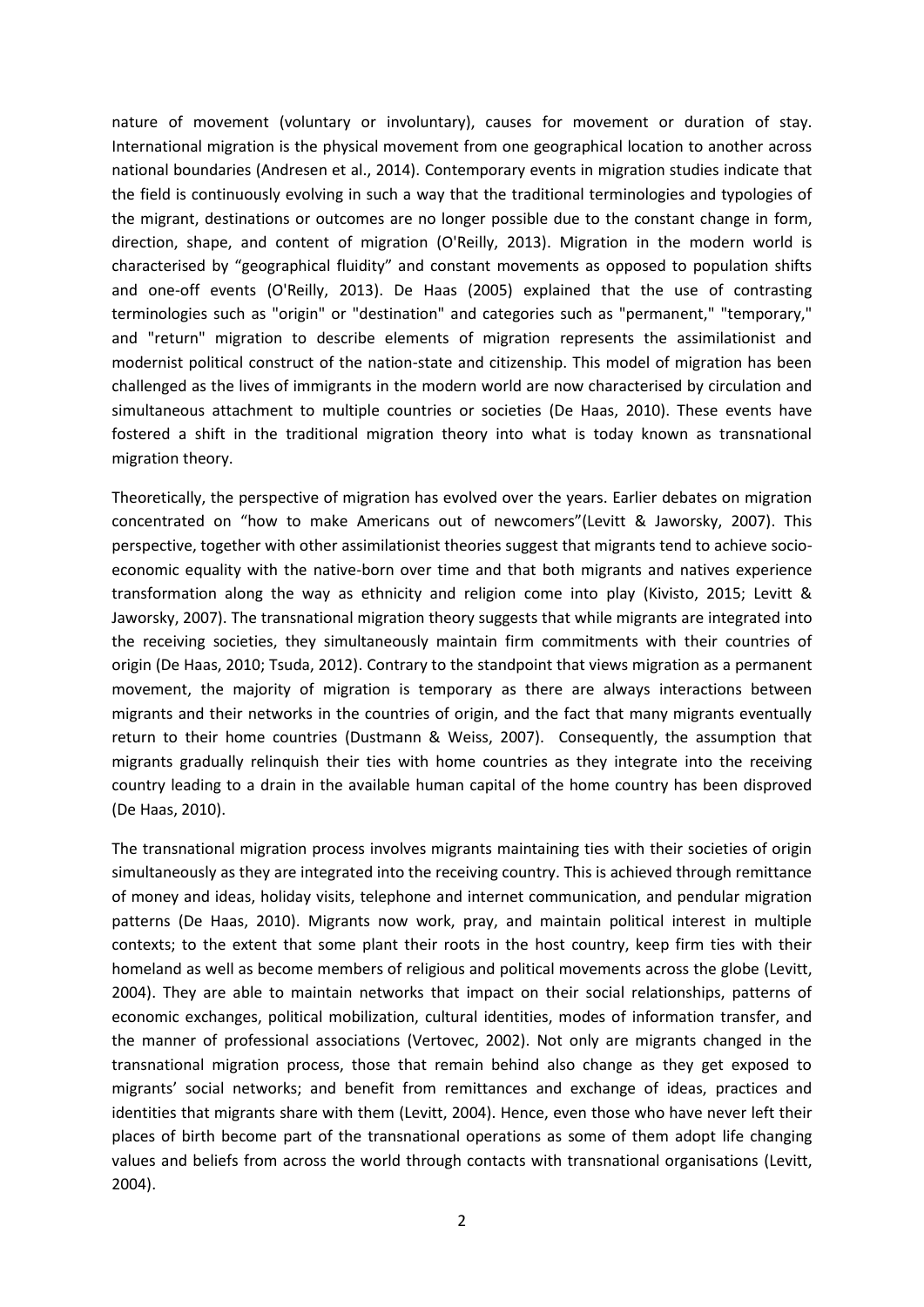This new transnational migration framework should not be viewed as the opposite of the older assimilation theory. Instead; Bradatan et al. (2010) suggest that they should be seen as "complementary or successive stages" in the life of a migrant (the life course approach). The life course approach contends that migrants tend to maintain transnational ties earlier on as they arrive at their destinations but become more assimilated as time goes on. Also, the second-generation migrants become even more integrated as they gain only a superficial knowledge of culture and language of their parent's country of origin (Bradatan et al., 2010).

Transnational migration infrastructures facilitate the flow of migrants across locations. Migration infrastructures are institutions, technologies, and actors that are systematically interlinked to lubricate mobility (Lin et al., 2017; Xiang & Lindquist, 2014). In short, they are socio-technical enablers of mobility (Larkin, 2013). Xiang and Lindquist (2014) suggest that focusing on the infrastructure of transnational migration provides an alternative means of conceptualising migration instead of depending solely on the labour market, state policies or the social networks' explanation. Although infrastructures have eased international migration, they have also made the process more complicated. For instance, Xiang and Lindquist (2014) observed that while it has become faster and safer for Asian migrants to legally access job opportunities overseas, the process has also become more cumbersome. The complications in the international migration process are largely due to the involvement of non-migrant players and the increasing level of regulations leading to higher costs of migration (Xiang & Lindquist, 2014).

Lindquist and Xiang (2018) suggest that the emerging trends in migration could be accounted for by socio-technical factors shaping migration, which have led to massive improvements in transportation, communication and surveillance. Some of these factors include the advances in telecommunication, development of biometric technology and deregulation of the airline sector (Robinson, 2005), increasing involvement of commercial middlemen, and e-governance mechanisms. Government regulations are now infrastructural as they are only used as a means of controlling the flow of immigrants or setting selection criteria but also deployed to integrate guarantors and employers. The infrastructures also encompass entering into bilateral agreements between the sending and destination countries, public-private partnerships and developing transnational cooperation (Lindquist & Xiang, 2018).

Furthermore, Schiller (2009) noted that many organisations have seized the opportunity of transnational migration to conduct businesses as even the UK Postal Services have delved into the money transfer operations to facilitate migrants ability to send money back home to family and friends as well as for investment purposes. Some banks also give mortgages to migrants to develop properties in their home countries. Migrant remittances, investments and acquisition of expensive products have been on the rise in recent years (Ellerman, 2003; Schiller, 2009). The World Bank (2006) described migrant remitters as agents of international development. Hence, as a part of the transnational process that reorganises societies; migrant remittances may contribute to restructuring social relations (Schiller, 2009).

However, migrant remittances could be said to produce both positive and negative effects in the sending societies. While remittances contribute to improving the economic prospects of receiving countries, it also leads to social inequalities in home communities (Curran & Saguy, 2001; Levitt & Jaworsky, 2007). As well as serving as platforms for transmitting information, migration networks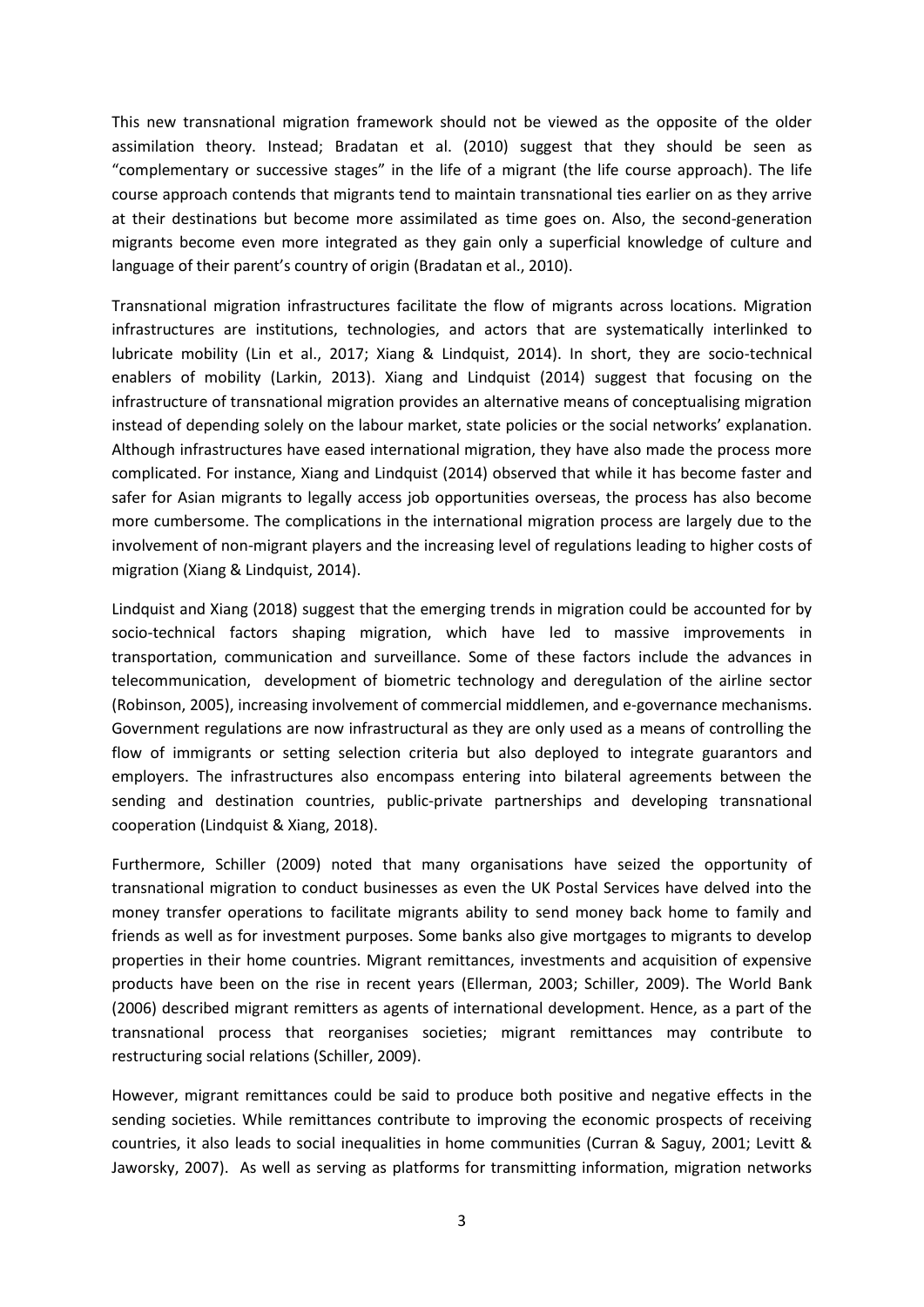are also instrumental in the transfer of values and cultural perceptions (Curran & Saguy, 2001). On the other hand, migration could engender a considerable level of social change in the receiving societies on the surface level; involving changes to "economic organisations, role expectations, or norms" (Portes, 2010). It could also impact deeper levels in terms of "the culture and the transformation of the value system, the social structure and the distribution of power" (Portes, 2010)

The transnational migration theory has a direct linkage with the transnational network of skilled migrants in a phenomenon regarded as expatriation. Vertovec (2002) suggests that skilled migrants form a transnational network are characterised not only by bi-national movements but also by an international circulation. Again, this goes to negate the earlier assumption about the migration of skilled individuals as an avenue for brain-drain. Brain drain is characterized by the movement of highly skilled workforce from developing to the Western countries with resultant loss of economic potential to the developing country (Dumont & Lemaître, 2005; Lowell & Findlay, 2001). In recent times the notion of brain-drain has been replaced with the idea of "globalisation of human capital, brain exchange, brain circulation and the creation of a globally mobile workforce" (Vertovec, 2002, p. 7). The network of skilled expatriates with strong ties in their countries of origin have been recognized as vital for the development of the sending countries without physical temporary or permanent return (Vertovec, 2002).

Okeja (2017b) traced the etymology of expatriate to the word "*ex Patria",* which means the act of leaving one's country. From the etymology of the word itself, expatriation could be considered to mean an array of movements from one's country of origin to another since what is of significance is the act of movement rather than the reason for movement (Okeja, 2017b). An expatriate is a highly skilled migrant (Gatti, 2009). Hence, countries experience difficulties in defining who is to be categorised as an immigrant, resulting in the inadequacy of available migration data (Dumont & Lemaître, 2005). Rather than focusing on the phenomenon of movement, the literature on expatriation and international management has focused on the motive for movement and the socioeconomic backgrounds of the movers instead of the phenomenon of the transnational movement itself (Bolino, 2007).

Considering these narratives, the distinction made in the literature between the migrant and the expatriate could be seen as unjust as it overstates the differences between the two terminologies and separates them into two distinct fields of knowledge. The literature on international mobility has largely approached the issue from a narrow perspective, considering only the direction of labor flow - from developing to more developed countries and crucially, constructs western countries as recipients of migrants (Gheasi & Nijkamp, 2017; Lowell & Findlay, 2001; Okeja, 2017b). However, Okeja (2017b) draws attention to what he termed "reversed migration", a situation where there is a reverse movement of people from Western countries to developing countries. This situation is made possible by improving economic conditions and opportunities in developing countries (Okeja, 2017b). Dustmann and Weiss (2007) argue that return migration could be of benefit to the home countries as migrants have acquired experiences from overseas which they could apply to their home country thus reversing the trend to brain-gain (Ellerman, 2003). This represents a more effective avenue for knowledge transfer, and that returning expatriates are better positioned to do this due to their vast knowledge and understanding of the local culture as opposed to foreign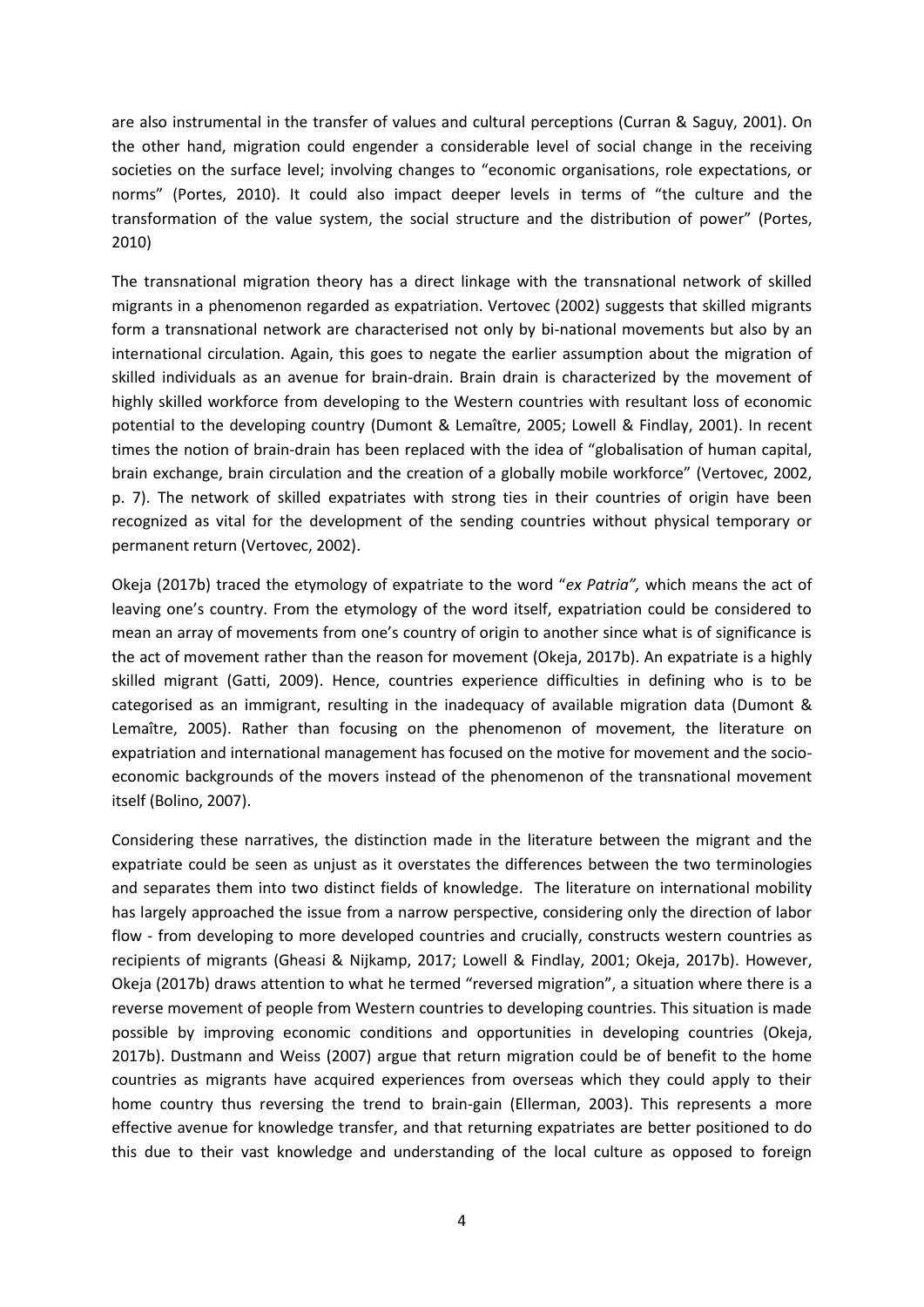expatriates (World Bank, 2006). Hence, transnational migration tends to benefit both receiving and sending country as migrants potentially add value to both societies.

Migration studies and diversity management have in the past been studied as separate areas of endeavor (Pilati et al., 2015). Migration management refers to strategies designed to handle issues relating to increased mobility of people across international borders. Diversity management, on the other hand, refers to approaches for dealing with a variety of differences, including gender, ethnicity, age, and sexuality (De Jong, 2016). While diversity is found to be inherent in pluralistic societies such as Nigeria (Mustapha, 2007), it is seen to be a consequent of migration in homogeneous societies like South Korea (Moon, 2015). For multicultural societies, increased immigration further increases the layers of ethnic diversity as people of foreign ethnic origins migrate there either as highly skilled professionals sent from an organization's headquarters or individual independently searching for better job opportunities; or as people seeking refuge from adverse socio-political and economic conditions.

Pilati et al. (2015) noted that the global workforce has become significantly more diverse in the last two decades as a result of increases in migration flows. Therefore, migration has become a priority in the policy agenda of many countries due to factors relating to labor market integration, labor and skills shortages, perception of work competition between migrants and local job seekers and the impact of the economic recession of 2008 on migrant workers. Similarly, Bove and Elia (2017) assert that migrants' prospects to carry with them an array of new skills and experiences as they move from one country to another have the potential to speed the development of new technological innovation and economic development in the receiving country. Conversely, the heterogeneity of workers may create communication barriers, coordination difficulties and destabilise social cohesion due to differences in race/ethnicity, religion, language and other social characteristics of migrants if the social and political conditions are not present or created for effective integration (Bove & Elia, 2017; Pilati et al., 2015).

Migration and its relationship with diversity and diversity management have received some attention in recent times. The literature on diversity and migration has both points of convergence and divergence (Pilati et al., 2015). Areas of convergence centre on the institutional context, in that they both consider issues surrounding integration, discrimination and marginalization and opportunities for migrants. From the perspective of intergroup relations, the two fields show both similarities and distinctions. They are similar in the sense that both pay attention to issues relating to vulnerability and exploitation of intergroup relations (Pilati et al., 2015). On the other hand, the diversity literature goes further and looks at hostile attitudes and discrimination against migrants. While the literature on migration extends to sending and receiving country perspective in terms of the brain drain/brain gain analysis and contention for available jobs by natives and migrants, and dependence on migrants for workforce balance by industrialised countries (Pilati et al., 2015), De Jong (2016) notes that migration and diversity are mostly discussed in relation to western societies of the global North. Diversity management is usually offered as a rational solution to the problems of ethnic pluralism in western societies (De Jong, 2016).

Scheible (2015) suggest that immigration is needed to balance the labor supply of industrialised countries. Transnational mobility has also become a very potent instrument in international organizations, and it is captured in a phenomenon known as expatriation in international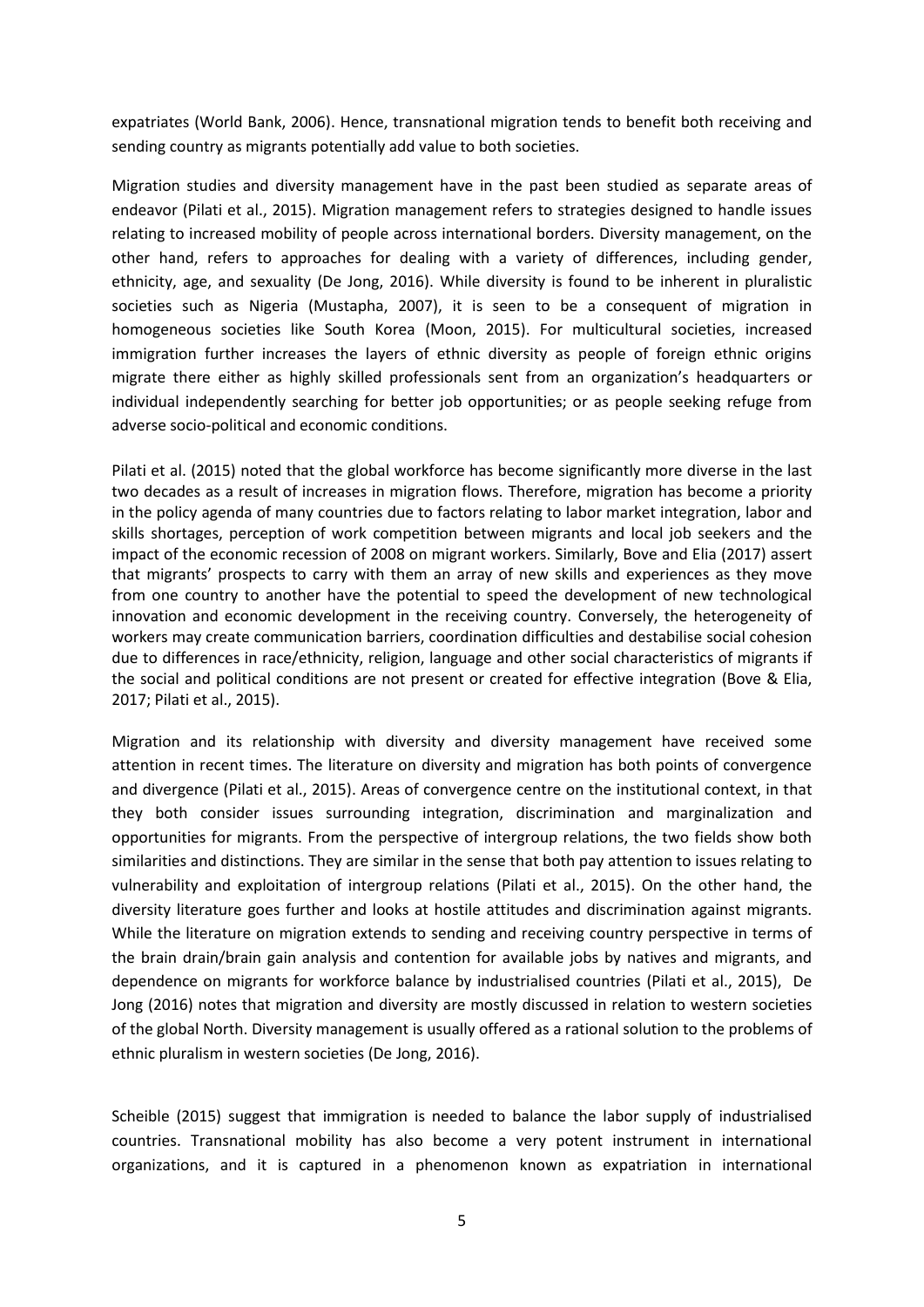management literature. As Scheible (2017) suggests, expatriates increase the level of the ethnic and cultural diversity of the teams they join, and of a multi-ethnic society. However, a question to be asked is whether or not expatriate numbers are significant enough to attract the attention of researchers. Scheible (2015) found positive effects of expatriation on organizational development and international cooperation in a multinational organization. The study found that the literature has mostly neglected to recognise expatriation as a phenomenon in diversity management. It also found that there has been no attempt to integrate expatriation and diversity management, and no comprehensive diversity management approach exists that encompasses expatriation management. These findings indicate that diversity and expatriation have been studied as if they have no connection between them.

Transnational corporations send home-country staff and specialist executives to foreign subsidiaries for a variety of reasons. Some of these reasons include effecting control; transferring skills, knowledge, managerial and technical know-how; ensuring that the subsidiaries conform to corporate culture and global strategy; organizational development, and to ensure that subsidiary operations are in the best interest of the global headquarters rather than the local office (Bolino, 2007; Dumont & Lemaître, 2005; Harzing, 2001; Oltra et al., 2013; Syed et al., 2014). Scheible (2015) argues that since the knowledge and experiences of different individuals are needed across all locations to enhance organizational development, it becomes imperative to consider managing the diversity that would emerge as a result of staff mobility. This, together with the widely accepted business case which argues that proper management of differences in organizations can create competitive advantage through learning and improvements in creativity underscores the need for deliberate management of expatriation (Scheible, 2015).

Depending on the number of expatriates and foreign nationals in a foreign subsidiary, there is a tendency for a significant cultural and ethnic dilution of the workforce of the local subsidiary to occur. Reitz (2002) explains that this situation could lead to a departure from the assimilationist ideology and introduce an era where assimilation becomes meaningless and there may no longer be a clear majority ethnic group. Therefore, it may be more meaningful to refer to the various forms of diversity that arise as a result of transnational immigration. Faist (2009) suggest that transnationality is a novel and a new form of diversity. He suggests that not only does diversity address migrant incorporation, it also addresses the way societies and organisations handle multiculturalism. Consistently, it is acknowledged that expatriation is an element of migration that has been found to enhance diversity in transnational companies (Černek & Maková, 2013; Scheible, 2015). Unfortunately, the sparse literature available has so far focused on migration from developing to developed countries and has almost completely neglected the reverse direction of movement from developed to developing countries. This further compounds the problems of ethnic diversity, particularly in multi-ethnic societies such as Nigeria.

The fact that Nigeria is a multi-ethnic country is no longer an issue of contention. The country ranks  $18<sup>th</sup>$  in the world in terms of ethnic and cultural diversity Wee (2018), and  $16<sup>th</sup>$  in sub-Saharan Africa (Fearon, 2003). There are conflicting reports as to the number of ethnic groups in Nigeria. However, Adeleye et al. (2014) put the figure at between 250 to 400 distinct ethnic, linguistic, religious and cultural groups, comprising three major ethnic groups and several other smaller groups. The major ethnic groups comprising Hausa/Fulani, Yoruba and Igbo; while other smaller groups include Efik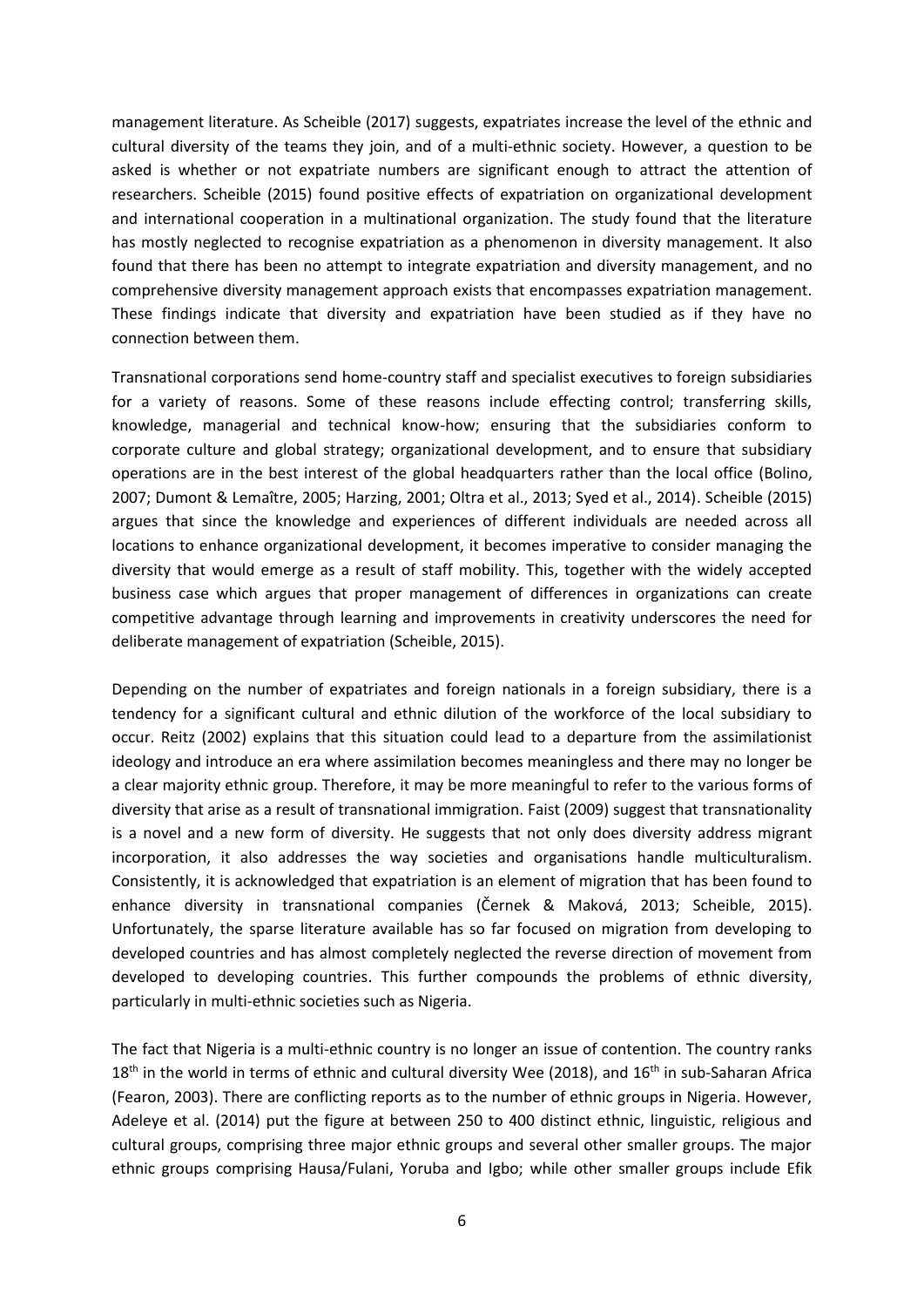Ibibio, Tiv, Ijaw, Itsekiri, Urhobo, Bini, and a host of others. Despite this vast diversity, Adeleye et al. (2014) further note the absence of a legal and institutional framework for managing ethnic diversity. This creates an environment where discrimination and inequality have eaten deep into both public and private sectors of the Nigerian economy (Adeleye et al., 2014; Langer et al., 2009). As one of the most ethnically diverse countries in the world, Nigerian subsidiaries of transnational companies are confronted with the risk of managing a wide range of ethnic diversity (Adeleye et al., 2012). With the addition of a significant number of foreign nationals who come as expatriates, there is a likelihood of the emergence of another layer of diversity, particularly at the top management level.

There exists a significant movement of expatriate managers from headquarters in developed countries to subsidiaries in developing countries for the reasons advanced above in a phenomenon that has been described as revered migration (Shrestha, 2011). Further, it has been argued that the process of expatriation management involving knowledge management, unveiling new perspectives, and team enrichment are considered robust instruments for diversity management (Scheible, 2015). Unfortunately, the literature on both diversity and expatriation management has not addressed the possibility of incorporating diversity management strategies into the administration of the expatriation process in international companies (Scheible, 2015). Hence, we aim to bridge the gaps identified above by developing an understanding of the similarity between migration and expatriation and to identify the two concepts as elements in diversity management. We also aim to create knowledge and understanding of the additional layer of diversity created by top management expatriates in transnational corporations operating in a multi-ethnic developing country (Nigeria). Hence, we hope to explore the link between migration and expatriation and demonstrate that these phenomenons can create an additional layer of ethnic diversity in a multi-ethnic society which needs to be considered in the design of international diversity management strategies.

### **Methods**

This study reports the finding of a doctoral study on ethnic diversity and inclusion in Transnational Corporation in Nigeria. It adopts a qualitative research design. The data used in this study was obtained through a primary source using the semi-structured interview method which is a nonstandardised interview method used in gathering qualitative data (Gray, 2014). This method was ideal as it enables an in-depth probe of critical responses given by the participants (Bryman, 2015). In addition, this data collection method enabled the interviewees to share their knowledge and experiences on other issues related to the focus of the study. Semi-structured interviews were conducted with six local/indigenous top managers in four transnational companies, as described below.

The interview was conducted via telephone as the interviewees preferred this option due to its costeffectiveness, flexibility and time-saving advantages (Gray, 2014). All interviews were recorded in MP3 formats using portable digital audio recorders attached to the telephone. The researcher transcribed recorded data and saved in a secure password-protected personal laptop computer. The six local/indigenous top management executives interviewed from organizations in three sectors of the Nigerian economy: pharmaceuticals, Fast-moving consumer goods (FMCG) and the oil and gas sector.

Transcribed data were analysed using the thematic analysis method. The thematic analysis involves the identification, analysis and reporting of patterns and themes within a qualitative data (Braun &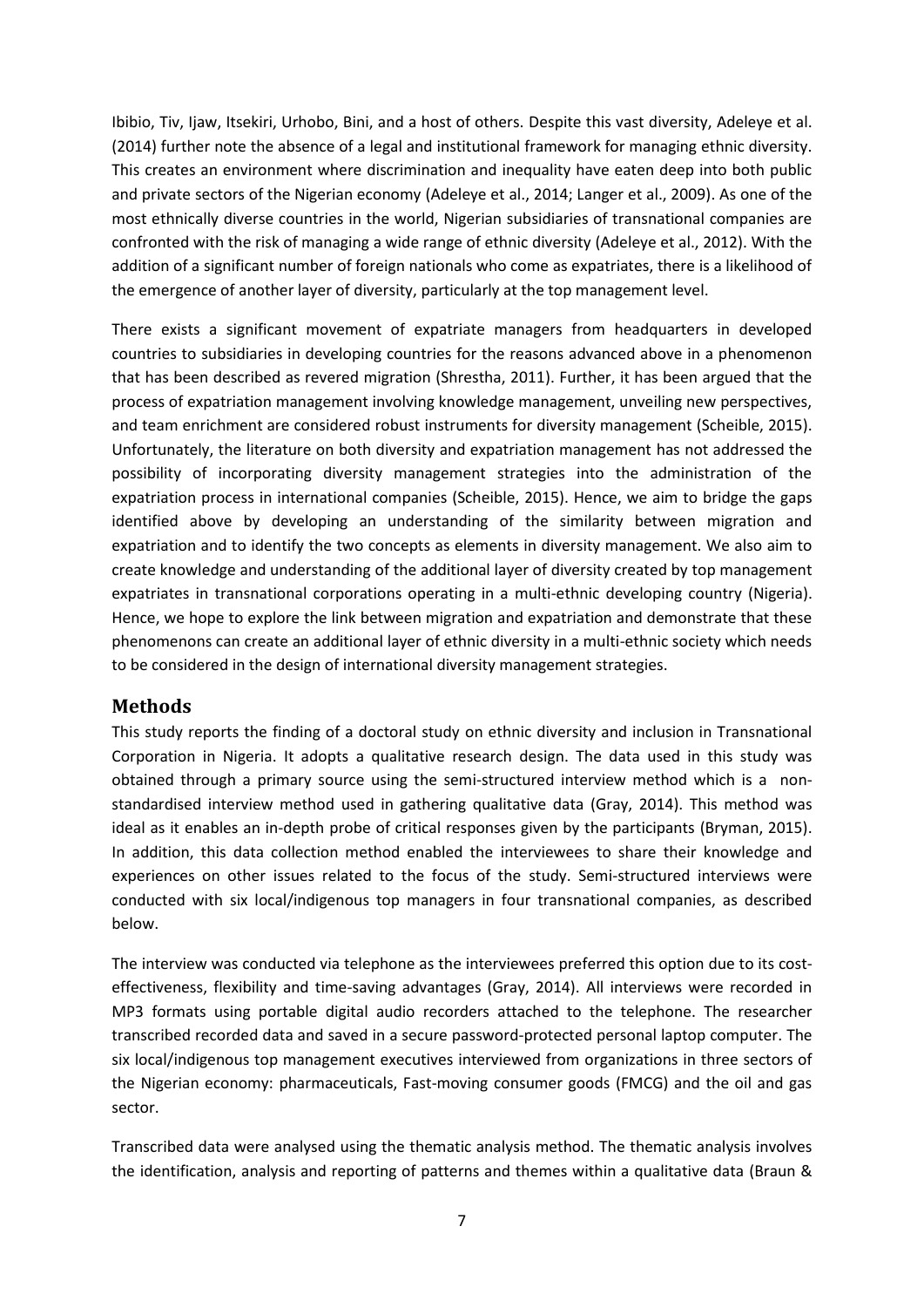Clarke, 2006). One of the merits of thematic analysis is its flexibility and the relative ease with which the method can be used in conducting qualitative data analysis (Braun & Clarke, 2006).

Four transnational companies took part in the study; these comprise one pharmaceutical, two FMCG, and one oil and gas company. The healthcare company (HC) is a Swiss-based transnational corporation with operations in more than 100 countries and employs over 90,000 workers. It has no manufacturing presence in Nigeria and operates as a diagnostic and pharmaceutical products company with about 120 employees in the subsidiary. The first FMCG Company (FMCG1) is one of the largest food and beverage companies in Africa. It has operated in Nigeria for over 57 years with staff strength of over 2,300 direct employees, three manufacturing sites, eight branch offices and a head office located in Lagos. The second FMCG Company (FMCG2) has its headquarters in the United Kingdom with a huge manufacturing presence in Nigeria. It has been in operations for over 100 years and currently employs over 3500 people working across the country. The Oil and Gas Company (OandG) has operated in Nigeria for over forty years. The company's asset includes land, swamp and near-shore con-cessions spanning over 3,000,000 acres; and has over 2000 staff in Nigeria.

| Pseudonym<br>(interviewee's<br>name) | Gender | Length of<br>stay in the<br>organization | <b>Department</b>                                          | <b>Industry</b> | Company name<br>(Disguised) | Location |
|--------------------------------------|--------|------------------------------------------|------------------------------------------------------------|-----------------|-----------------------------|----------|
| <b>Bisi</b>                          | Female | 9 years                                  | Market and<br>safety accounts<br>and Government<br>affairs | Healthcare      | НC                          | Lagos    |
| Ese                                  | Female | 5 years                                  | Corporate<br>Communications                                | Healthcare      | НC                          | Lagos    |
| Musa                                 | Male   | 15 years                                 | Corporate<br>Communications                                | <b>FMCG</b>     | FMCG1                       | Abuja    |
| Chika                                | Male   | 10 years                                 | <b>Human Resources</b>                                     | <b>FMCG</b>     | FMCG <sub>2</sub>           | Lagos    |
| Akinjide                             | Male   | 6 years                                  | <b>Branch Head</b>                                         | <b>FMCG</b>     | FMCG1                       | Ogun     |
| Udo                                  | Male   | 16 years                                 | Human resources                                            | Oil and Gas     | OandG                       | Lagos    |

#### **Table 1: Characteristics of interviewees**

The same semi-structured interview guide was used for all interviewees. Questions covered aspects such as the number or percentage of expatriates in the company (subsidiary), therefore, and top management positions, recognition of expatriate as adding another layer of diversity, structures put in place for managing this layer of diversity and local diversity and the level of attention given to the new layer of diversity created by expatriation. The researcher transcribed all recorded interviews. Transcripts were read several times to acquaint the researcher with the data. The thematic analysis method was used to code, categorize and develop major themes from the data. Full ethical approval was granted for the conduct of the study by the University of Bradford Ethics Committee.

### **Findings**

Managers were asked to speak about the importance of diversity and inclusion in their organizations. The responses were very revealing as some of the managers referred to the global nature of their organizations, which makes diversity an integral part of the employee management strategy. For instance one of the managers (Musa) described the Organization as being globally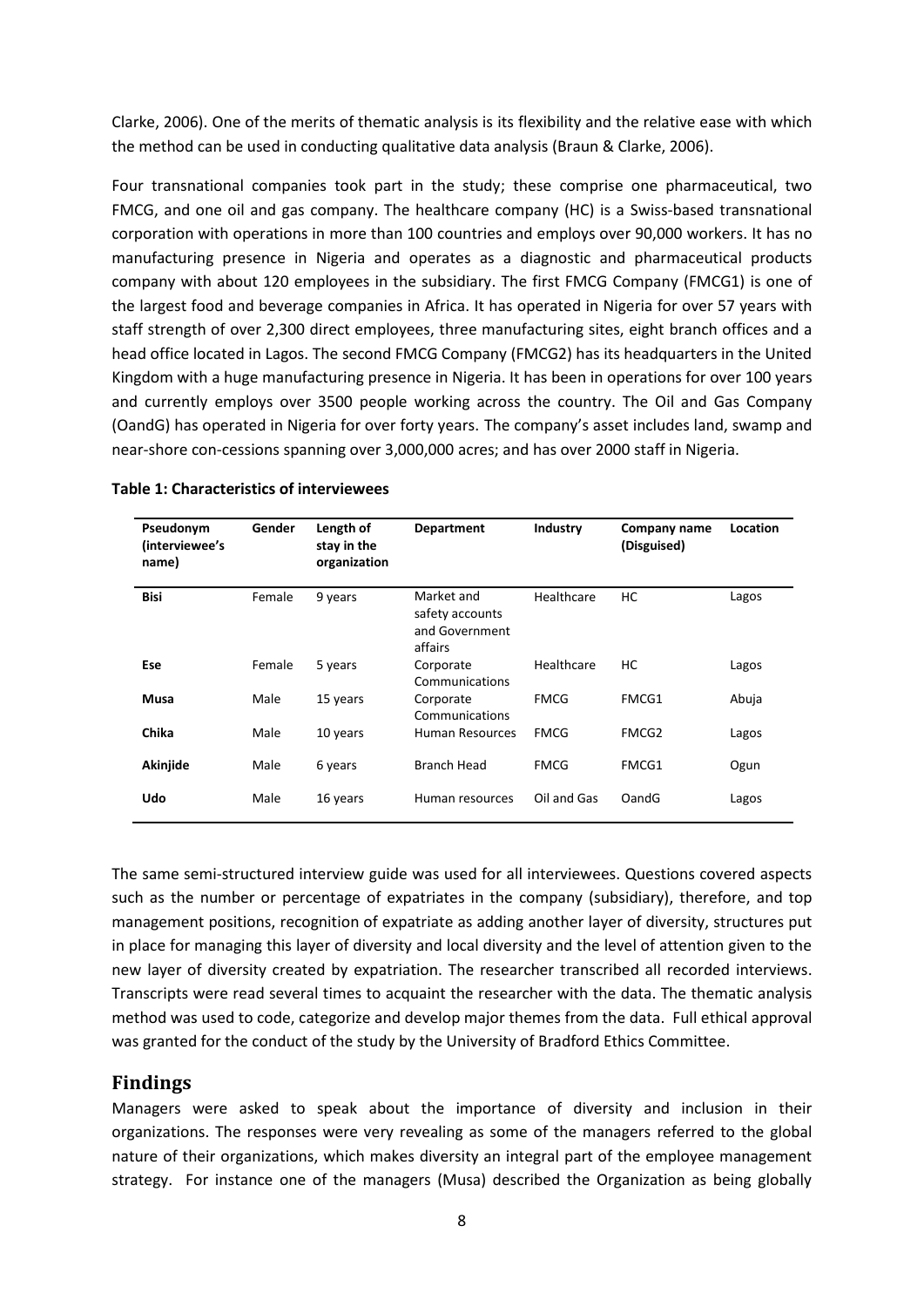managed which make it possible to relate with talents across the globe and enhances the ease of mobility of employees across different business operations and locations. Thus by the nature of operations of the Organization, expatriation and diversity management are essential and integral elements in promoting efficiency within the Organization.

Musa's description highlights the cross-country mobility of talents as a way of embracing diversity and the critical role it plays to organizational success.

The participants were asked to highlight some of the initiatives adopted in respective organizations to foster diversity and inclusion. Musa's list of initiatives included expatriation and mission. Incidentally, these two initiatives both involve mobility of workers from one location to another across national boundaries. He revealed that the initiatives were mostly available to senior staff category and were also very important to career growth and success. He revealed that the more mobile an employee is, the better the employee's prospects career advancement

*…mobility is your ability to move to to…; it is your openness to be transferred outside of your place of comfort, ok? So the organization rates mobility as a strong factor for career success. So people who are successful in their careers in this organization actually are people who have indicated that they are mobile. And generally in getting you up the ladder, they actually 'first of all move you, so they can send you on mission, mission is something that allows you to work outside of your own country for a short period of time. So that is used to enhance diversity.*

Interestingly, Musa's organization recognises expatriation as a factor that enhances diversity. According to him, employees that are expatriated are those the organization has identified as talents and possess the competence and skills to contribute to the company across the world and such employees may not be posted back to their home country until they leave the organization.

Musa referred to two layers of diversity that exist in his organization – international and local. In his view, the employees are acquainted with local diversity and are not familiar with what he referred to as global diversity. In his words:

*……..however, in the Nigerian environment, you know, as much as it is social feels that local inclusion is okay, but international inclusion is not what we are very much used to.*

Musa also revealed that the number of indigenous managers decreases as you move upwards in the Organizational hierarchy, and this may be due to the Organization's desire to control the activities and avoid possible bias and collusion with people from the same country. Musa also hinted on some of the rationales for using expatriates in top management in foreign subsidiaries: to control the organization and avoid bias and collusion with people from the same country.

Musa's position on the significant number of expatriates in top management positions was shared by Akinjide, a manager in the same company. According to him, the percentage of expatriates to local managers is 60–40. Chika also noted that 40% of top management staff in FMCG2 are expatriates or foreign nationals. The percentage of expatriate managers is much lower in the Oils and Gas Company, although Udo was not sure about the exact percentages; he said that expatriate managers should be about 10 per cent. However, this is in contrast with the healthcare company where, as Bisi noted, has no expatriate or foreign managers in the local subsidiary.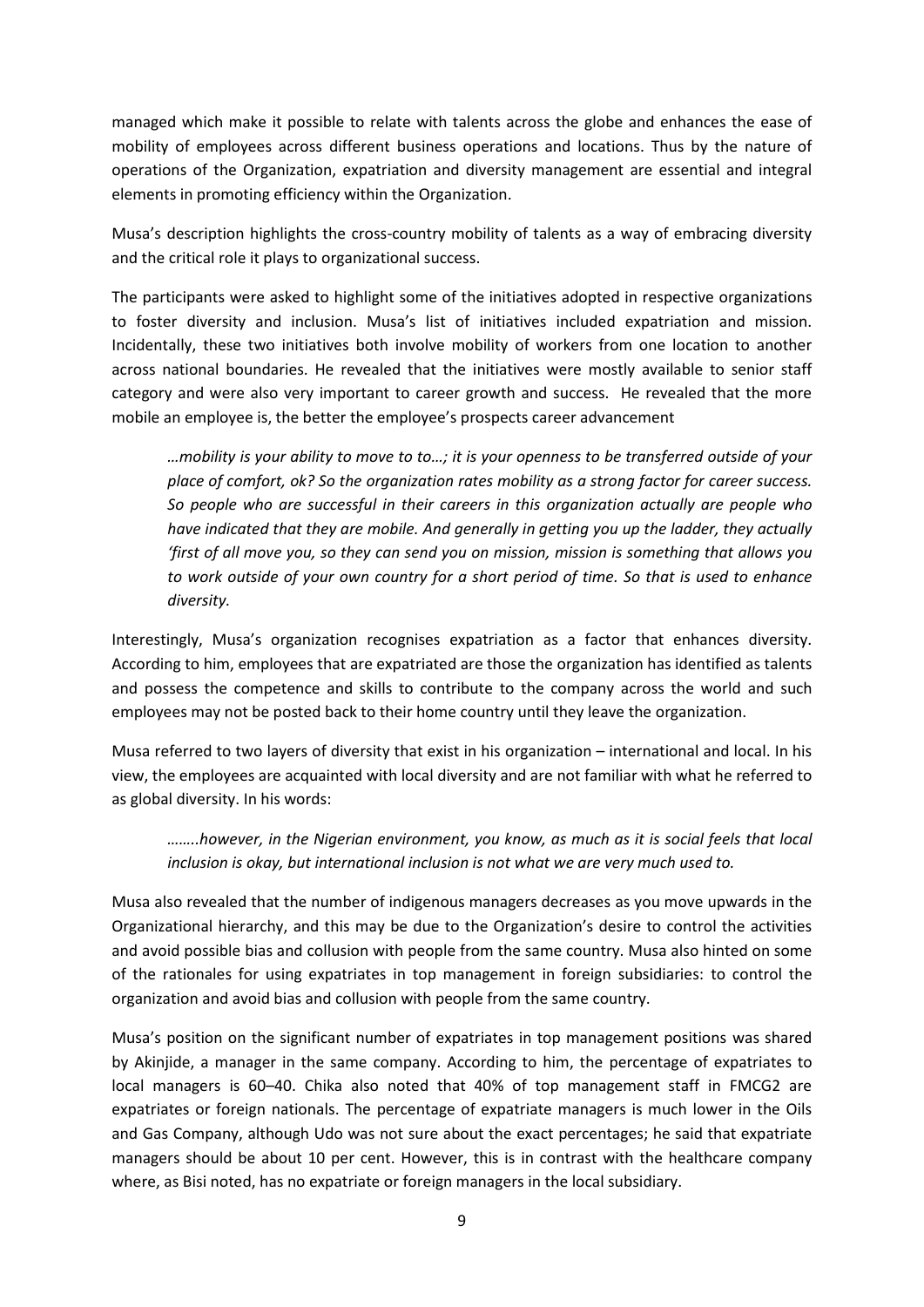To investigate whether organizations recognise the diversity created by expatriation and the efforts companies are making to blend this layer of diversity to overall organizational diversity initiatives, the researcher asked managers in companies with expatriate what they are doing in this regard. Another manager (Udo) explained that the occurrence of the two layers of diversity leaves his Organization no choice than to try to derive the full benefits it affords. He suggests that the blending of the two occurs by understanding the corporate values devoted to diversity and reflecting it in their business operations. Also, the Organization takes steps to operate within the antidiscrimination laws of the country.

Consistent with Udo's view above, Chika explained that the first step his organization takes to ensure that expatriates are well integrated into the system is through a structured induction programme and international assignment training. This will begin even before the expatriate embarks on the mission. The aim is to help them understand variations in culture, beliefs, values, food and to give them ideas about the people they will work with upon arrival.

Another angle that emerged during the interview relates to the manager's perception of discrimination. For instance, even as managers, some of the respondents reported perceived discrimination against them. Chika believed that his request for management intervention in installing speed breakers on a federal road leading to one of his factories, on which several employees had lost their lives due to road accidents was ignored because neither he nor the victims were foreigners. This perception of discrimination was also shared by the Chairman of the Junior Staff Association, an essential figure in the organization.

However, being a manager, Chika felt obligated to protect the reputation of the Organization by disagreeing with the Junior Staff Chairman,

*Now because of the role I play I didn't accept that in front of him, even though behind my mind I know that he is actually saying the truth if we had had an expatriate die on that road I can bet you within 2 or 3 days they would find something to do on that road.*

Chika attempts to offer a justification for this preferential treatment from the perspective of the organization. He argues that because the expatriate comes from a different country, part of the terms that the organization has agreed is to be accountable not only to the expatriate but also to his family and government of his home country. As a result, the organization has an obligation to ensure his/her safety at all times.

In line with managing junior employee perception of expatriates – local employee discrimination, Musa who recounted an occasion in the past when he felt discriminated against, said that he would not admit the existence of discrimination in the organization in front of his subordinates. Chika also mentioned another crucial issue faced by black managers. This involves the inferiority complex they feel when comparing themselves with their foreign counterparts.

Similarly, Musa reported feeling discriminated against because he obtained his educational qualifications from local universities during an international recruitment exercise in his Organization. He believed another candidate who had earned his academic qualifications from foreign universities go the job ahead of him even though he (Musa) was a better candidate.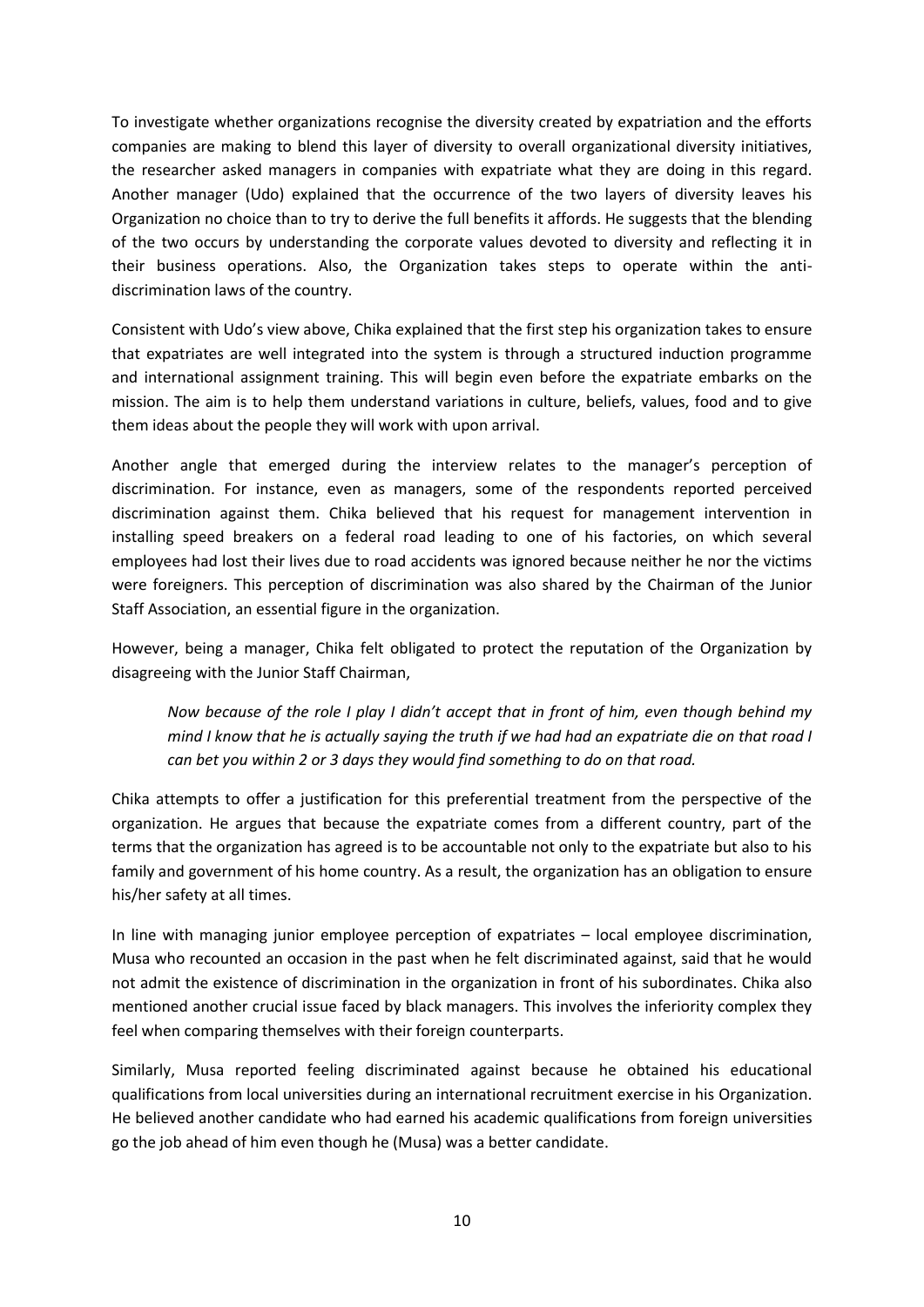The above findings indicate the existence of a significant number of expatriates in senior management positions in some subsidiaries of TNCs in Nigeria. It also reflects some element of the frustrations top local managers face in interfacing with their foreign counterparts and indigenous subordinates.

#### **Discussion**

Our aim in this study was to draw attention to the additional layer of diversity created by expatriation and to attempt to identify expatriation as an element in diversity. Very few studies have, however, attempted to view expatriation as an element in diversity. The main finding of this study suggests that expatriation adds a layer of diversity, particularly at the top management level in a society already characterised by high levels of multiple diversity dimensions. Interestingly, one of the managers identified initiatives that have to do with mobility across international borders as programmes that enhance diversity. This view implies that the company attempts to foster organizational diversity globally by sending managers and professionals to foreign subsidiaries. Further, the findings reveal that only highly skilled and talented employees are sent on an expatriate assignment. This is consistent with the views of Bolino (2007) and Dumont and Lemaître (2005) who argue that transnational companies send expatriates to overseas subsidiaries partly to transfer skills, knowledge, managerial and technical know-how.

Findings from this study also reveal a variation in the number of expatriates in the four transnational companies studied. This ranges from  $0\% - 60\%$  of expatriates in top management positions depending on the scope of operations in the subsidiary. The scope of operations here refers to whether or not the company manufactures its products in the local subsidiary. Findings suggest that subsidiaries with local manufacturing presence employ more expatriates than those without local manufacturing. Findings also show that the healthcare company employs no expatriates in the Nigeria subsidiary. This could partly be due to the absence of manufacturing operations; hence, not much technical expertise is needed in the subsidiary. Again this finding is consistent with one of the reasons advanced for expatriation by Dumont and Lemaître (2005) and Bolino (2007) which partly suggests that transnational companies send expatriates to overseas subsidiaries in order to transfer technical know-how. Since not much technical know-how is required in this subsidiary as a result of the lack of manufacturing operations, it tends to make logical sense not to engage expatriates in the Nigerian subsidiary. Also, Kasinitz et al. (2009) acknowledged the capacity of mass migration to alter the ethnic structure of receiving cities or states. For instance, the United States, New York, in particular, comprises almost 60% of immigrants and their children. They further noted mass migration into the US complicate the deeply-rooted racial divisions (Kasinitz et al., 2009). Although mass migration has the potential of significantly changing the characteristics of a population, it is challenging to say the same about its ability to transform the culture and social structure of the receiving nation (Portes, 2012).

We also found the existence of a significant number of expatriates in top management positions to create an additional layer to top management diversity in the Nigerian context. With up to 60% and 40% of management being expatriates as found in two of the organizations studied, there is a different layer of ethnic diversity created at this level which warrants the attention of top management. This finding also draws the attention of academics and practitioners in the field of diversity and expatriation. In a country characterised by a high level of ethnic diversity such as Nigeria, there is a need to incorporate this additional diversity layer into the overall global diversity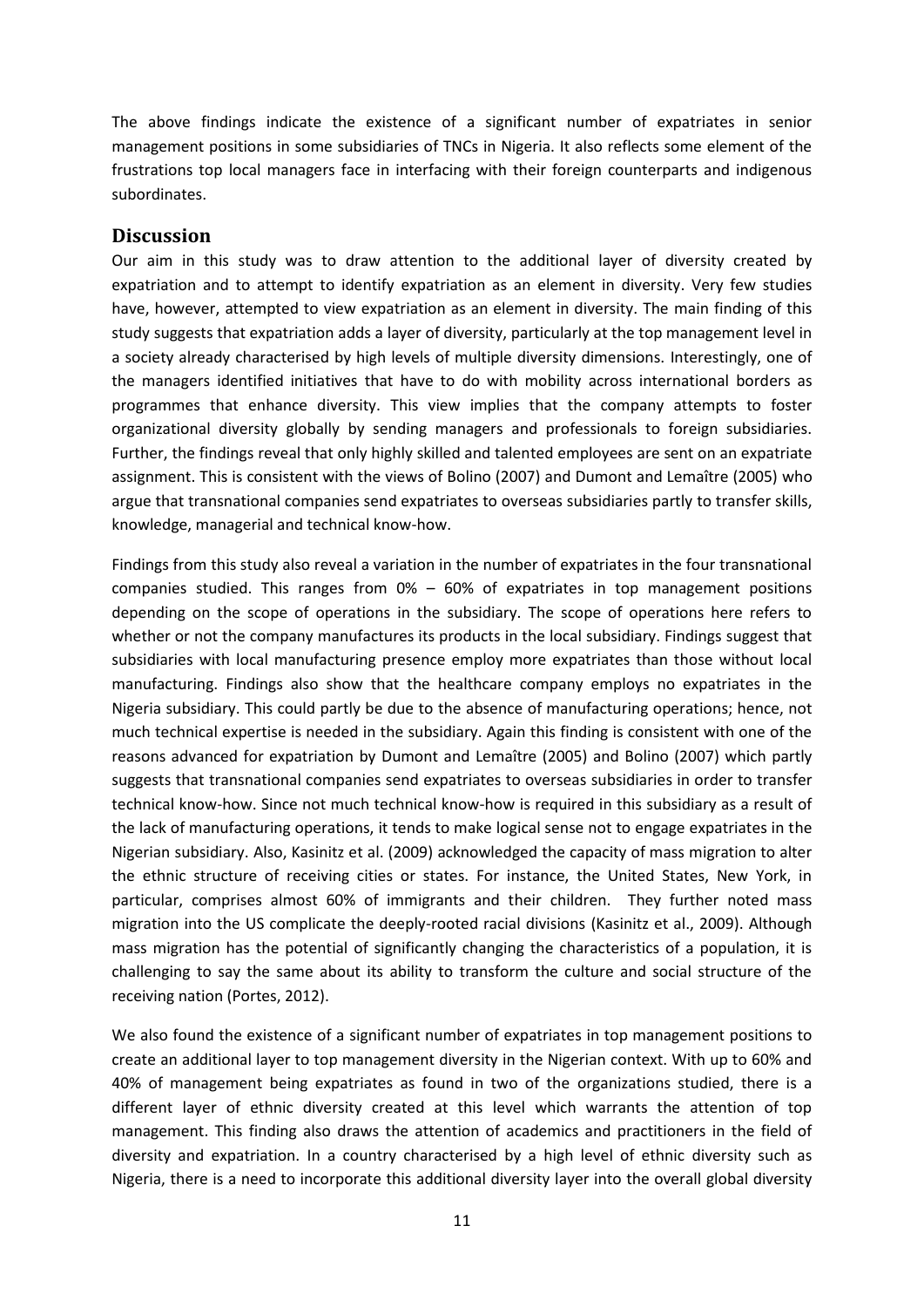strategy of organizations with subsidiaries operating there. This could be possible by developing a robust and detailed global strategic diversity management framework that takes care of different national and cultural peculiarities and intricacies.

Further, Syed et al. (2014) suggest that the use of expatriates by transnational corporations may create a perception among local employees that expatriates dominate top management positions to the detriment of local employee career progression prospects. Expatriation practices may create 'glass ceilings' which may hinder local employees' chances of exploiting their potentials, resulting in lower performance and possibly high turnover rates. Given this scenario, it is possible to argue that reverse migration to developing countries in the form of expatriation tends to produce negative results if the resultant diversity is not well managed. As expatriates dominate top management, power and control authority predominantly reside in their hands, thus creating a situation of imbalance between the locals and expatriates. This is consistent with the argument advanced by Okeja (2017a) that one of the moral challenges of expatriation to developing countries hinges on the discretionary and unequal distribution of power amongst employees.

Findings in this study also suggest the existence of forms of discrimination against local managers. One manager felt he was not being listened to because he was a local manager, also because the issue in contention had not directly affected any foreign employee. Another felt that he was not given a job during an internal recruitment exercise because he earned his degrees from local universities. These findings are in line with Al Ariss (2014), who found that western expatriates are allocated better senior positions in the United Arab Emirates (UAE) when compared to other cultures. This leads to a situation where locals feel dominated by expatriates in their own country; they feel threatened and concerned over prospects for career advancement as they perceive skilled expatriates as withholding knowledge from them (Al Ariss, 2014). Another manager thought that although he had not directly experienced any form discrimination, he is aware it exists, but added that individuals perpetrated such practices on their own accord within the organization without the approval of management.

However, managers feel the responsibility to manage junior employee perception of discriminatory practices as they reported denying its existence when confronted with questions from their subordinates, despite sharing similar perception. Not openly accepting the existence of discrimination before subordinates put the managers at the dilemma between accepting the existence of discrimination and protecting organizational reputation.

Contrarily, top management respondents themselves reported experiences of discrimination. The seeming frustration faced by indigenous managers, who feel the responsibility to manage company reputation before junior staff, while experiencing discrimination calls for attention as this potentially may lead to job dissatisfaction and consequently, affect performances. The fact that managers struggle to defend the organization before junior employees reflect their level of loyalty and the extent to which they feel responsible for managing and supporting their subordinates. However, this is an indication of the lack of holistic diversity management strategy designed to create a culture of inclusion and equality. In this study, we argue that in the absence of such a strategic diversity management framework, perceived discrimination between expatriates and locals tends to snowball into tensions that could disrupt organizational activities. Such disruption could have significant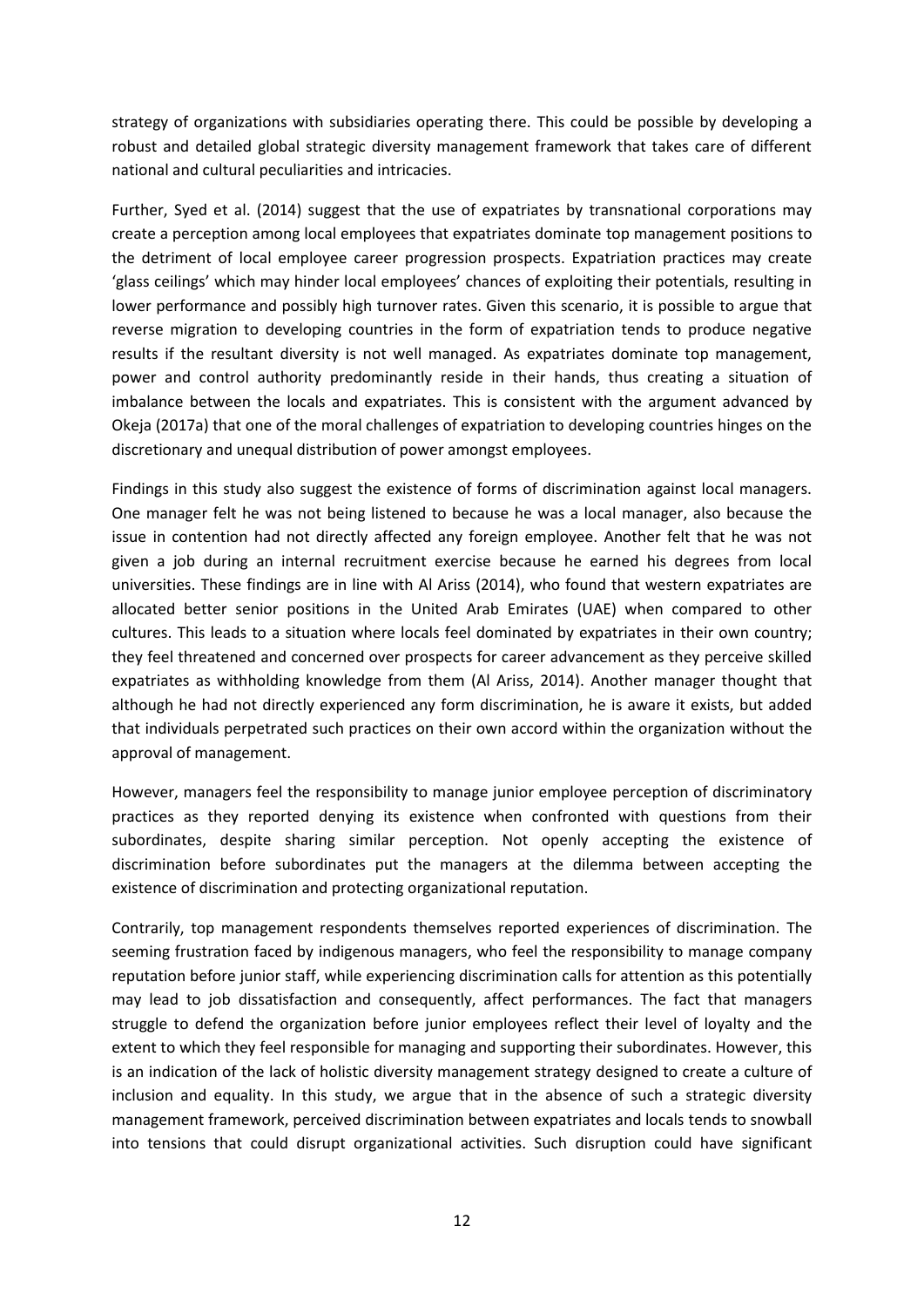consequences for employee performance and broader productivity (Oltra et al., 2013; Toh & DeNisi, 2005).

Finally, the findings in this study suggest that local managers reported feeling inferior when compared with their foreign counterparts. This feeling of inferiority derives from the way organizations are run, which gives undue advantage to expatriates. Li and Kleiner (2001) note that this can lead to a situation where locals become dissatisfied, disillusioned, and develop low morale as expatriates are perceived to be treated better than them.

# **Conclusion**

It is important to consider both diversity and migration studies side-by-side as the meaning of both terms intersect (De Jong, 2016; Pilati et al., 2015). Indeed, incorporating diversity management into the discourse on migration management could make for a better understanding of the relationship between diversity and expatriation. Further, 'migration' and 'expatriation' have a shared meaning, which involves the act of people moving across national geographical boundaries. The terms have, over the years, been studied under separate disciplines as if they mean different things. This is because scholars and practitioners have, rather than focusing on the phenomenon itself, concentrated more on adjoining factors such as the motive for movement, the socio-economic backgrounds, and the skills possessed by the movers.

Our findings have shown that 'migration' and 'expatriation' share a similar meaning. Furthermore, the movement of highly skilled workers to subsidiaries of transnational corporations operating in the selected transnational corporations dilutes the workforce and creates an additional layer of diversity. However, we find a lack of comprehensive international strategic diversity management frameworks to manage the complications created by this extra layer of diversity. So much so that local managers who have personal experiences of discrimination are faced with the dilemma of managing local subordinate perceptions of discriminatory practices in the organization. The new layer of diversity identified by this study calls for the development of new strategies for its management. Such strategies should mainly be incorporated into the overall global diversity policies of transnational corporations concerned. Thus, we suggest that specific set of diversity strategies be adopted for the management of indigenous ethnic diversity, and a different set of policies be developed for the management of local versus foreign national mix. This is because the two layers are not the same and require different knowledge, skills and levels of cultural competencies and effective management.

Finally, we call for future research to shift attention from western transnational corporations and focus on smaller international companies (for example, those that are Chinese and Indian owned) operating in other multicultural African countries with the view to exploring organizational structures upon which expatriation and diversity are managed. Also, it could be instructive to consider how junior employees deconstruct the relationship between diversity and expatriation from a developing country perspective.

# **Limitations**

The views used in this study were from the perspective of host country managers only; thus the findings cannot be generalized. It would have been more instructive to use another perspective - the expatriate's viewpoint. This is because expatriates are at the centre of the study, and they interact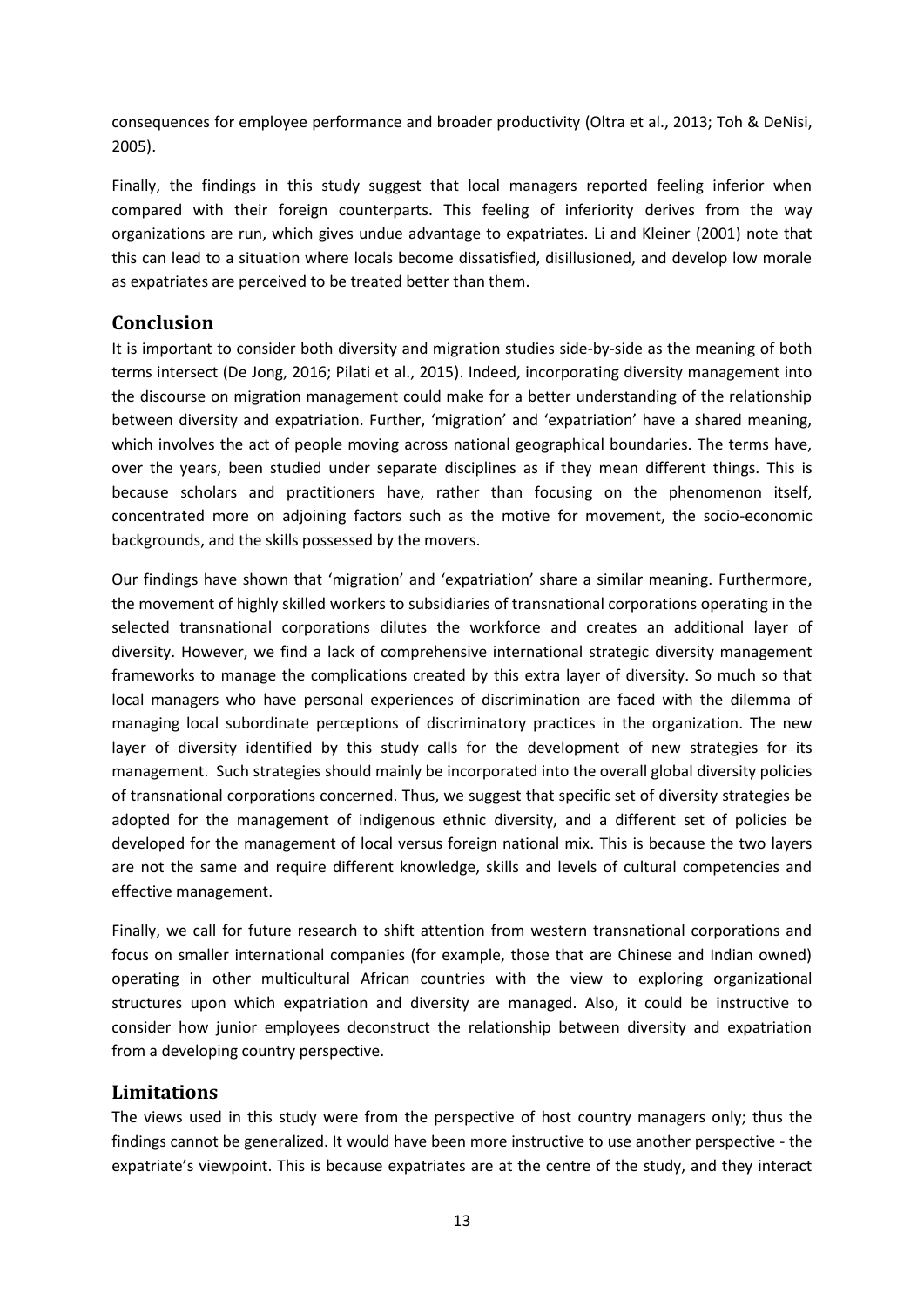with local employees, managers and other stakeholders. Consequently, their views could have provided a better understanding of the extent of the application of diversity management policies.

Another limitation is the number of interviews conducted. In light of this, it could be challenging to say here that the views of the six respondents represent the view of the entire industry they represent. However, considering the dearth in research on the subject matter from the Nigerian context, the information in this study represents a starting point of a discourse that is capable of triggering the interest of other researchers in the fields of migration, expatriation and diversity.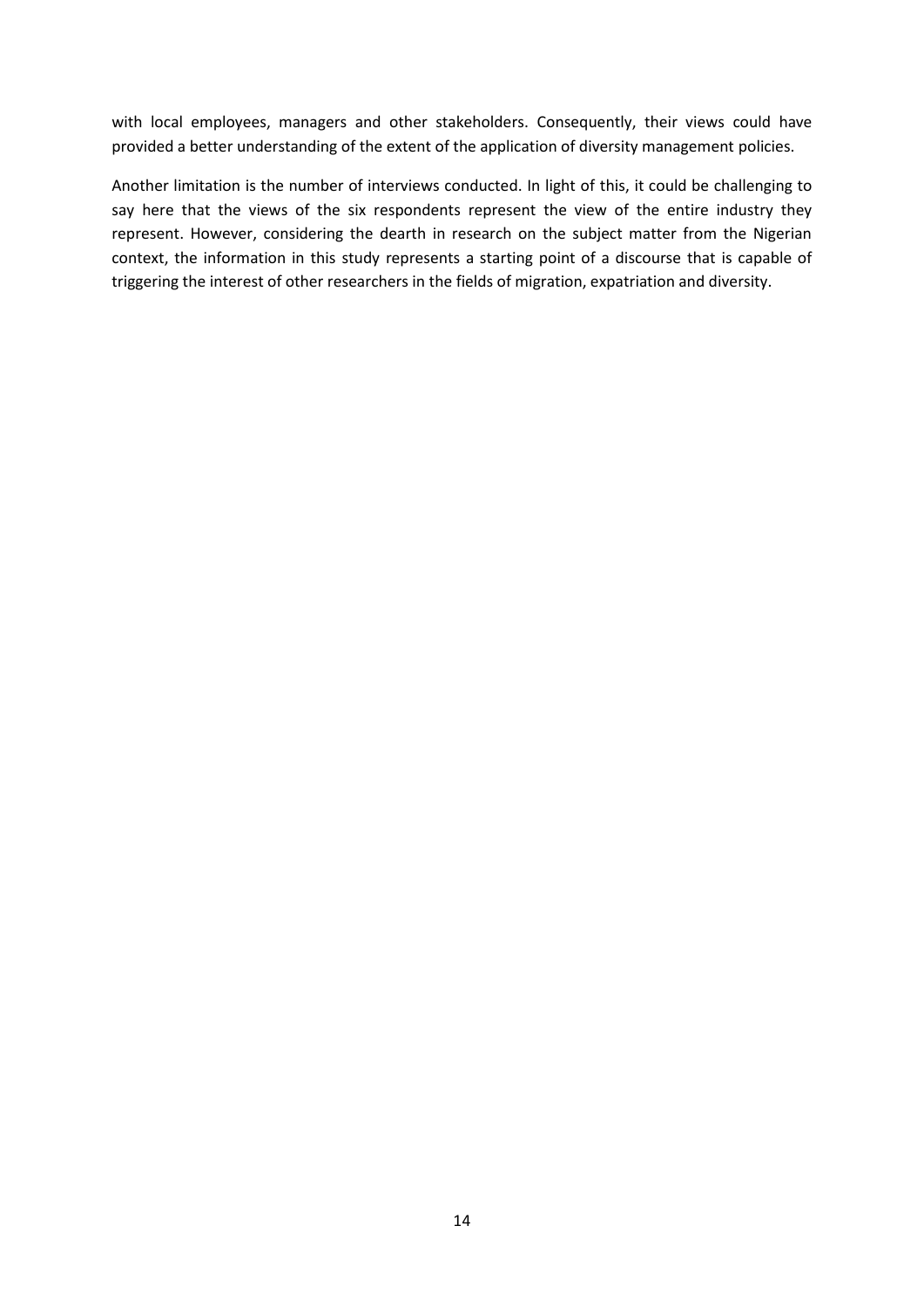#### **References**

- Adeleye, I., Aja-Nwachukwu, F., & Fawehinmi, Y. (2012). Managing diversity in Nigeria The Chevron way. *Human Resource Management Journal: Journal of the CIPMN, 4* (1), 1 – 13.
- Adeleye, I., Atewologun, D., & Matanmi, O. (2014). Equality, diversity and inclusion in Nigeria: Historical context and emerging issues. In *International Handbook on Diversity Management at Work*. Edward Elgar Publishing.
- Al Ariss, A. (2014). Voicing experiences and perceptions of local managers: Expatriation in the Arab Gulf. *The International Journal of Human Resource Management, 25*(14), 1978-1994.
- Andresen, M., Bergdolt, F., Margenfeld, J., & Dickmann, M. (2014). Addressing international mobility confusion–developing definitions and differentiations for self-initiated and assigned expatriates as well as migrants. *The International Journal of Human Resource Management, 25*(16), 2295-2318.
- Baruch, Y., Dickmann, M., Altman, Y., & Bournois, F. (2013). Exploring international work: Types and dimensions of global careers. *The International Journal of Human Resource Management, 24*(12), 2369-2393.
- Berry, D. P., & Bell, M. P. (2012). 'Expatriates': gender, race and class distinctions in international management. *Gender, Work & Organization, 19*(1), 10-28.
- Bolino, M. C. (2007). Expatriate assignments and intra-organizational career success: Implications for individuals and organizations. *Journal of International Business Studies, 38*(5), 819-835.
- Bove, V., & Elia, L. (2017). Migration, diversity, and economic growth. *World Development, 89*, 227- 239.
- Bradatan, C., Popan, A., & Melton, R. (2010). Transnationality as a fluid social identity. *Social Identities, 16*(2), 169-178.
- Braun, V., & Clarke, V. (2006). Using thematic analysis in psychology. *Qualitative research in psychology, 3*(2), 77-101.

Bryman, A. (2015). *Social research methods* (5th ed.). Oxford university press.

Černek, M., & Maková, K. (2013). *The issue of Asian origin expatriates as a part of the diversity management in the Moravian-Silesian region*. https://pdfs.semanticscholar.org/a197/9334629f1da0fa3d9063a6cf592bdbbffa14.pdf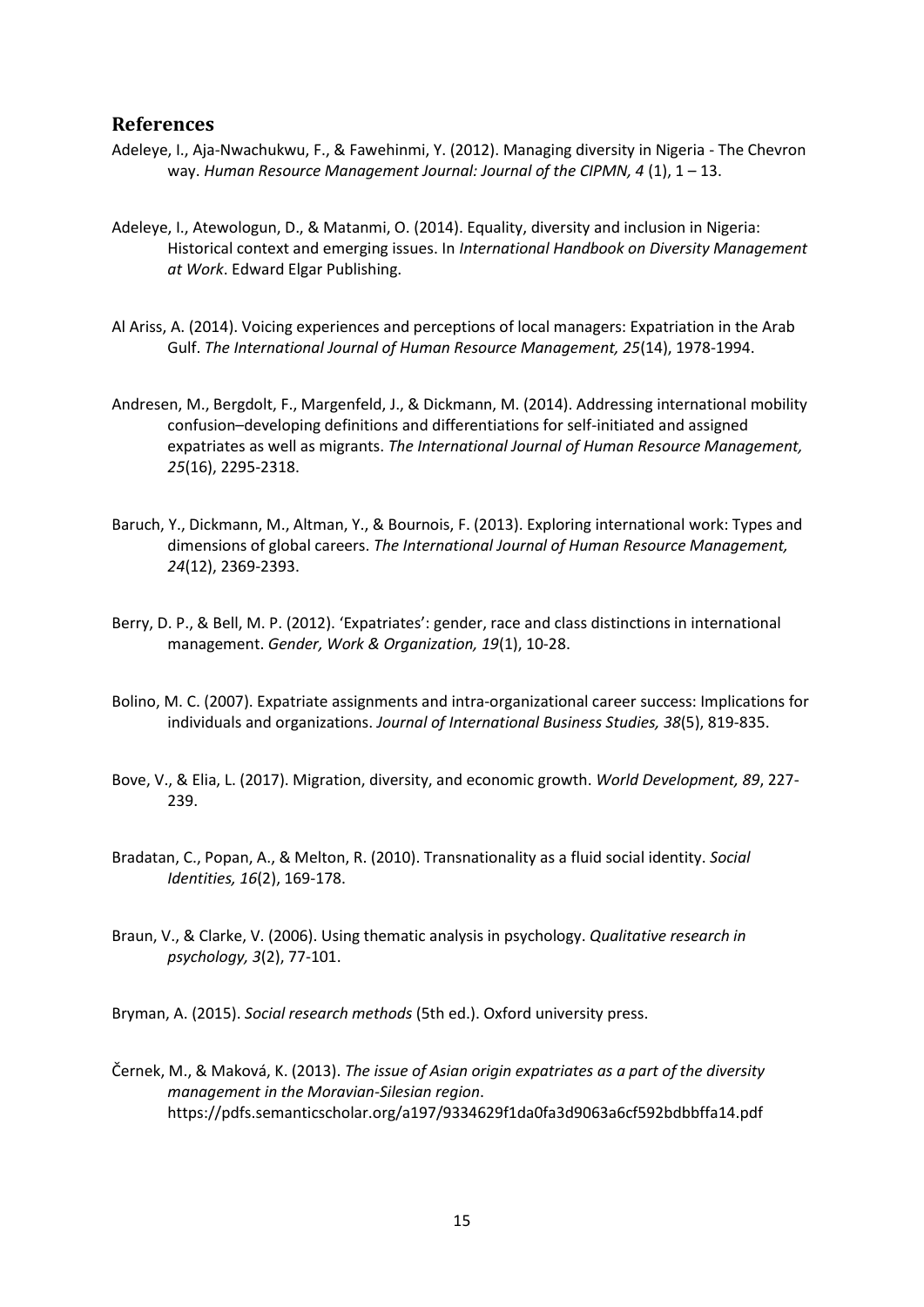- Curran, S. R., & Saguy, A. C. (2001). Migration and cultural change: a role for gender and social networks? *Journal of International Women's Studies, 2*(3), 54-77.
- De Haas, H. (2005). International migration, remittances and development: myths and facts. *Third World Quarterly, 26*(8), 1269-1284.
- De Haas, H. (2010). Migration and development: A theoretical perspective *International Migration Review, 44*(1), 227-264.
- De Jong, S. (2016). Converging logics? Managing migration and managing diversity. *Journal of Ethnic and Migration Studies, 42*(3), 341-358.

Dumont, J.-C., & Lemaître, G. (2005). *Counting immigrants and expatriates in OECD countries*.

Dustmann, C., & Weiss, Y. (2007). Return migration: theory and empirical evidence from the UK. *British Journal of Industrial Relations, 45*(2), 236-256.

Ellerman, D. (2003). *Policy research on migration and development*. The World Bank.

- Faist, T. (2009). Diversity–a new mode of incorporation? *Ethnic and Racial Studies, 32*(1), 171-190.
- Fearon, J. D. (2003). Ethnic and cultural diversity by country\*. *Journal of Economic Growth, 8*(2), 195- 222.
- Gatti, E. (2009). Defining the Expat: the case of high-skilled migrants in Brussels. *Brussels Studies. La revue scientifique électronique pour les recherches sur Bruxelles/Het elektronisch wetenschappelijk tijdschrift voor onderzoek over Brussel/The e-journal for academic research on Brussels*.
- Gheasi, M., & Nijkamp, P. (2017). A brief overview of international migration motives and impacts, with specific reference to FDI. *Economies, 5*(3), 31.

Gray, D. E. (2014). *Doing research in the real world*. Sage Publications Limited.

- Harzing, A.-W. (2001). Of bears, bumble-bees, and spiders: The role of expatriates in controlling foreign subsidiaries. *Journal of World Business, 36*(4), 366-379.
- International Organization for Migration. (2016, 2016-03-18). *Who is a migrant?* https://www.iom.int/who-is-a-migrant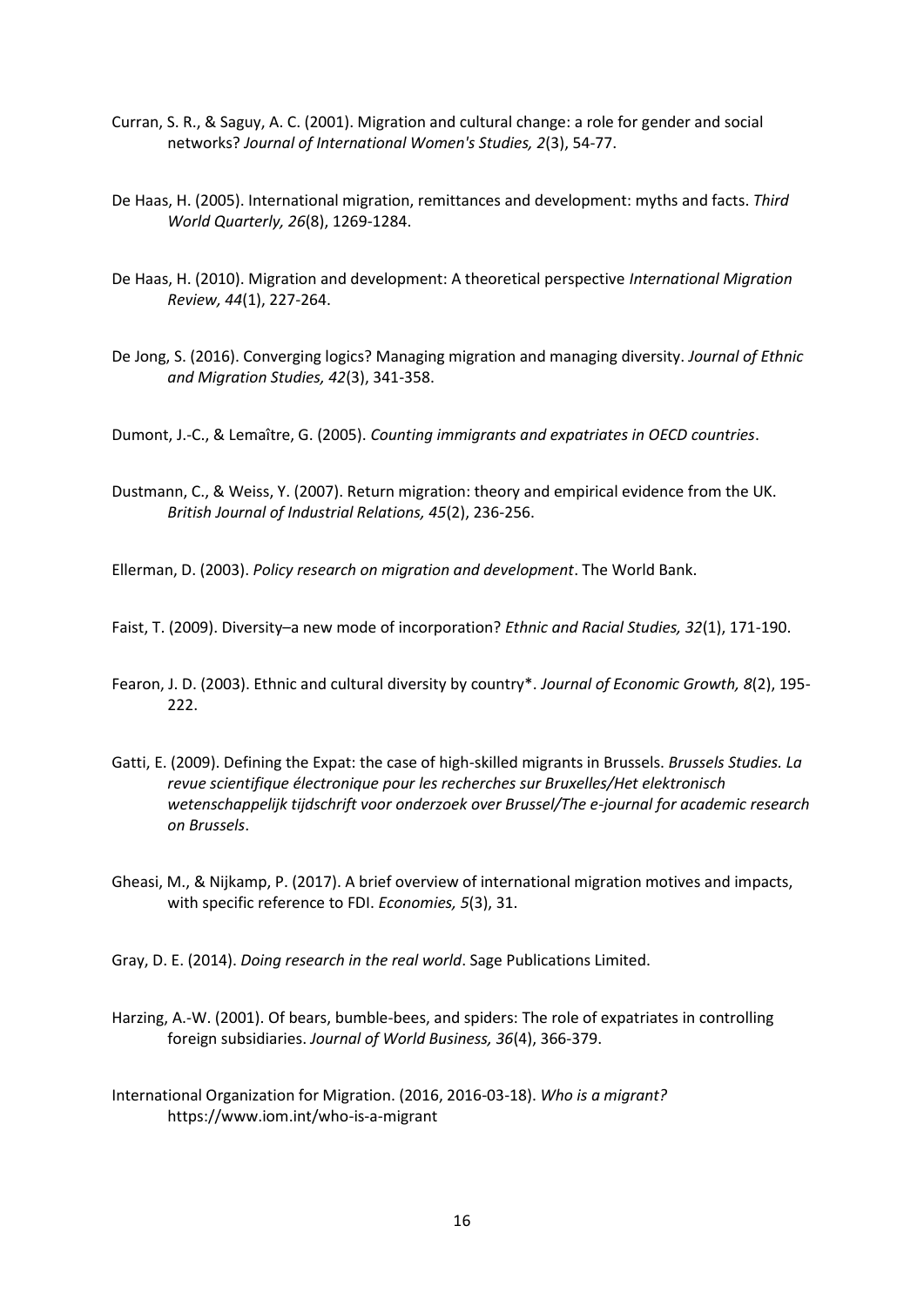- Kasinitz, P., Mollenkopf, J. H., Waters, M. C., & Holdaway, J. (2009). *Inheriting the city: The children of immigrants come of age*. Russell Sage Foundation.
- Kivisto, P. (2015). *Incorporating diversity: Rethinking assimilation in a multicultural age*. Routledge.
- Langer, A., Mustapha, A. R., & Stewart, F. (2009). Diversity and discord: Ethnicity, horizontal inequalities and conflict in Ghana and Nigeria. *Journal of International Development, 21*(4), 477-482.
- Larkin, B. (2013). The politics and poetics of infrastructure. *Annual Review Of Anthropology, 42*, 327- 343.
- Levitt, P. (2004). Transnational migrants: When "home" means more than one country. *Migration Information Source, 1*.
- Levitt, P., & Jaworsky, B. N. (2007). Transnational migration studies: Past developments and future trends. *Annual Review of Sociology, 33*, 129-156.
- Li, L., & Kleiner, B. H. (2001). Expatriate-local relationship and organisational effectiveness: a study of multinational companies in China. *Management Research News, 24*(3/4), 49-56.
- Lin, W., Lindquist, J., Xiang, B., & Yeoh, B. S. (2017). Migration infrastructures and the production of migrant mobilities. *Mobilities, 12*(2), 167-174.
- Lindquist, J., & Xiang, B. (2018). The infrastructural turn in Asian migration. In *Routledge Handbook of Asian Migrations* (pp. 152-161). Routledge.
- Lowell, B. L., & Findlay, A. (2001). Migration of highly skilled persons from developing countries: impact and policy responses. *International migration papers, 44*, 25.
- Moon, K. H. S. (2015). *South Korea's demographic changes and their political impact* (East Asia Policy Paper, Issue. https://www.brookings.edu/wp-content/uploads/2016/06/South-Koreasdemographic-changes-and-their-political-impact.pdf
- Mustapha, A. R. (2007). *Institutionalising ethnic representation: How effective is the Federal Character Commission in Nigeria? Centre for Research on Inequality, Human Security and Ethnicity*.
- Naude, W. (2008). *Conflict, disasters and no jobs: Reasons for international migration from Sub-Saharan Africa*. Research paper/UNU-WIDER.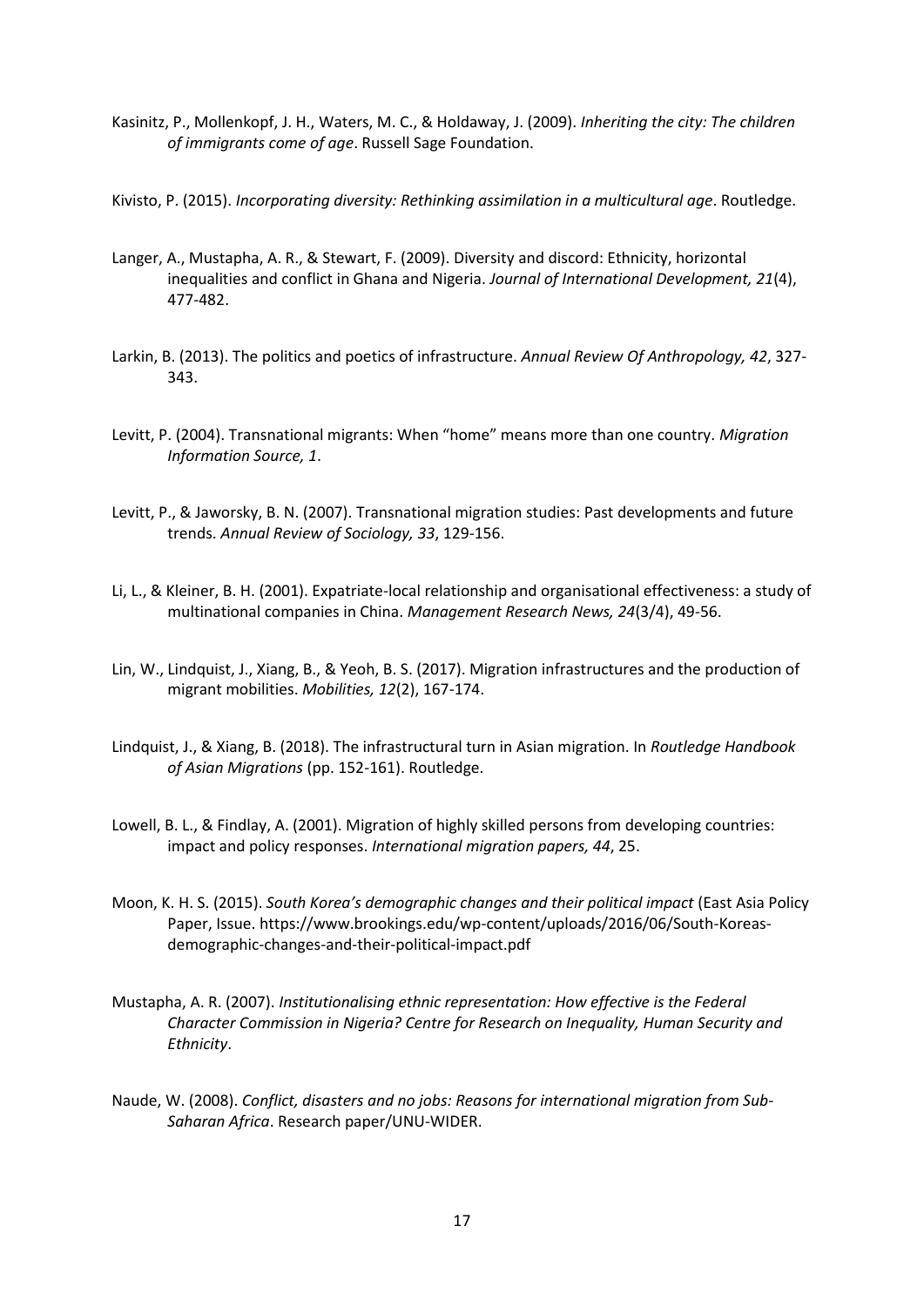- Okeja, U. (2017a). The moral challenge of expatriate employment in developing countries. *Etikk i praksis-Nordic Journal of Applied Ethics*(2), 65-77.
- Okeja, U. (2017b). Reverse migration, brain drain and global justice. *South African Journal of Philosophy, 36*(1), 133-143.
- Oltra, V., Bonache, J., & Brewster, C. (2013). A new framework for understanding inequalities between expatriates and host country nationals. *Journal of Business Ethics, 115*(2), 291-310. https://doi.org/http://dx.doi.org/10.1007/s10551-012-1397-0
- Pilati, M., Sheikh, H., Sperotti, F., & Tilly, C. (2015). Introduction: Understanding the causes, consequences and possible responses to global migration flows In M. Pilati, H. Sheikh, F. Sperotti, & C. Tilly (Eds.), *How Global Migration Changes the Workforce Diversity Equation*. Cambridge Scholars Publishing.
- Portes, A. (2010). Migration and social change: Some conceptual reflections. *Journal of ethnic and migration studies, 36*(10), 1537-1563.
- Portes, A. (2012). Tensions that Make a Difference: Institutions, Interests, and the Immigrant Drive 1. Sociological Forum,
- Reitz, J. G. (2002). Host societies and the reception of immigrants: Research themes, emerging theories and methodological issues. *International Migration Review, 36*(4), 1005-1019.
- Robinson, R. (2005). *Beyond the State-bounded Immigrant Incorporation Regime: Transnational Migrant Communities: Their Potential Contribution to Canada's Leadership Role and Influence in a Globalized World*. North-South Institute.
- Scheible, D. H. (2015). Expatriation as an element of diversity management. *Sociology Study, 5*(5), 347-353.
- Scheible, D. H. (2017). The role of expatriation in the context of managing diversity in international organizations. *Interculture Journal: Online-Zeitschrift für interkulturelle Studien, 17*(27/28), 87-96.
- Schiller, N. G. (2009). A global perspective on migration and development. *Social Analysis, 53*(3), 14- 37.
- Shrestha, M. B. (2011). Reversing the flow of international migration. *International Journal of Social Economics, 38*(2), 165-176.